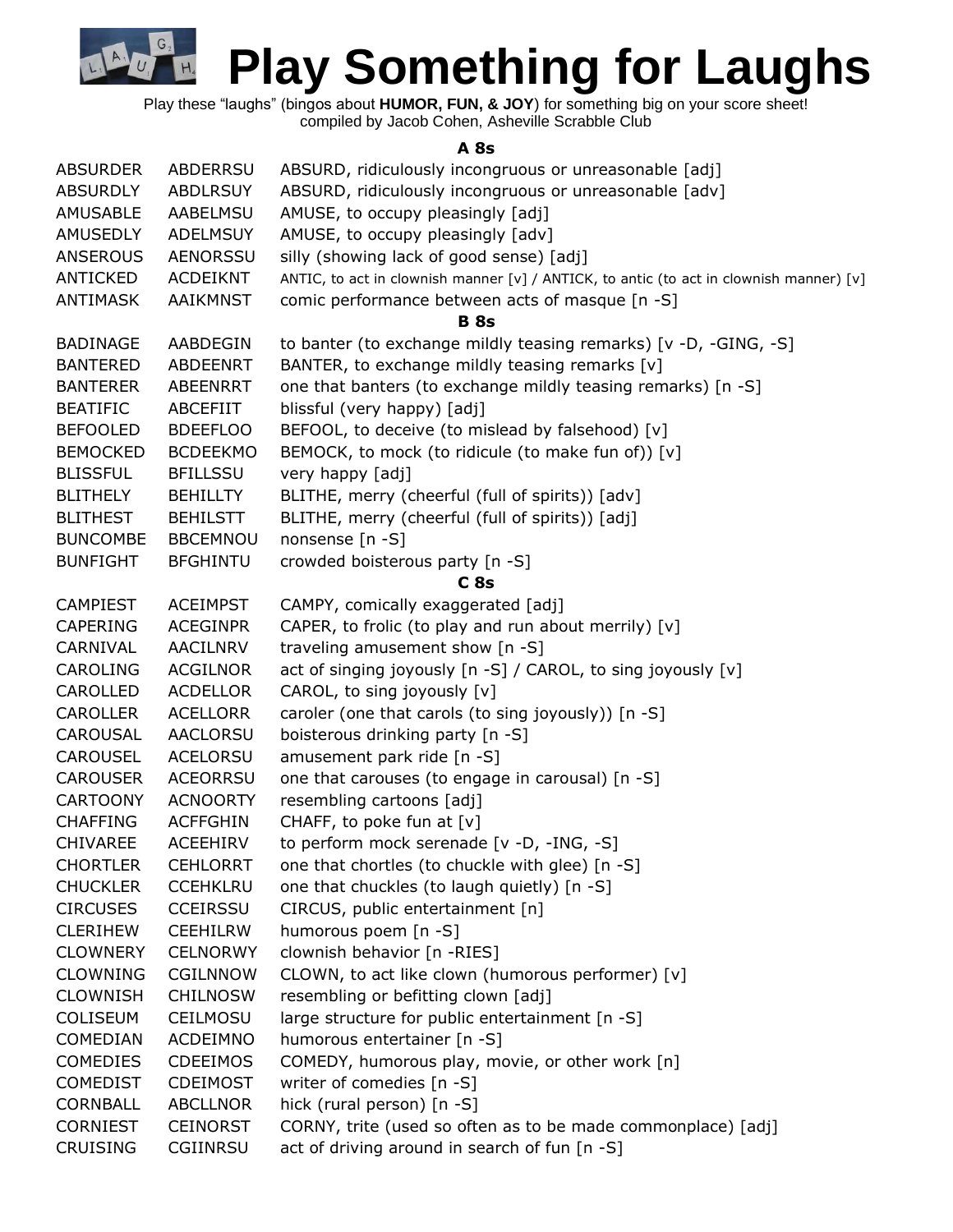

Play these "laughs" (bingos about **HUMOR, FUN, & JOY**) for something big on your score sheet!

compiled by Jacob Cohen, Asheville Scrabble Club

## **D 8s**

| <b>DAFFIEST</b>  | <b>ADEFFIST</b>  | DAFFY, silly (showing lack of good sense) [adj]                                  |
|------------------|------------------|----------------------------------------------------------------------------------|
| <b>DERIDING</b>  | <b>DDEGIINR</b>  | DERIDE, to ridicule (to make fun of) [v]                                         |
| <b>DERISION</b>  | <b>DEIINORS</b>  | act of deriding (to ridicule (to make fun of)) [n -S]                            |
| <b>DERISIVE</b>  | <b>DEEIIRSV</b>  | expressing derision (act of deriding (to ridicule) [adj]                         |
| <b>DERISORY</b>  | <b>DEIORRSY</b>  | derisive (expressing derision (act of deriding (to ridicule))) [adj]             |
| <b>DIPPIEST</b>  | <b>DEIIPPST</b>  | DIPPY, foolish (lacking good sense or judgment) [adj]                            |
| <b>DITSIEST</b>  | <b>DEIISSTT</b>  | DITSY, silly, eccentric [adj]                                                    |
| <b>DITZIEST</b>  | <b>DEIISTTZ</b>  | DITZY, ditsy (silly, eccentric) [adj]                                            |
| <b>DOOFUSES</b>  | <b>DEFOOSSU</b>  | DOOFUS, stupid or foolish person [n]                                             |
| <b>DORKIEST</b>  | <b>DEIKORST</b>  | DORKY, stupid, foolish [adj]                                                     |
| <b>DROLLERY</b>  | <b>DELLORRY</b>  | something droll [n -RIES]                                                        |
| <b>DROLLEST</b>  | <b>DELLORST</b>  | DROLL, comical (funny (causing laughter or amusement)) [adj]                     |
| <b>DROLLING</b>  | <b>DGILLNOR</b>  | DROLL, to jest (to joke (to say something amusing)) [v]                          |
| <b>DROLLNESS</b> | <b>DELLNORSS</b> | quality of being droll (comical (funny (causing laughter or amusement))) [n -ES] |
|                  |                  | E <sub>8s</sub>                                                                  |
| <b>ENJOYING</b>  | <b>EGIJNNOY</b>  | ENJOY, to receive pleasure from [v]                                              |
| <b>ESPIEGLE</b>  | <b>EEEGILPS</b>  | playful (frolicsome) [adj]                                                       |
|                  |                  | <b>F</b> 8s                                                                      |
| <b>FACETELY</b>  | <b>ACEEFLTY</b>  | FACETE, witty (humorously clever) [adv]                                          |
| <b>FALDERAL</b>  | <b>AADEFLLR</b>  | nonsense (behavior or language that is meaningless or absurd) [n -S]             |
| <b>FARCICAL</b>  | <b>AACCFILR</b>  | absurd (ridiculously incongruous or unreasonable) [adj]                          |
| <b>FEASTFUL</b>  | <b>AEFFLSTU</b>  | festive (of or befitting festival) [adj]                                         |
| <b>FELICITY</b>  | <b>CEFIILTY</b>  | happiness (quality of being happy (marked by joy)) [n -TIES]                     |
| <b>FESTALLY</b>  | <b>AEFLLSTY</b>  | FESTAL, festive (of or befitting festival) [adv]                                 |
| <b>FESTIVAL</b>  | <b>AEFILSTV</b>  | day or time of celebration [n -S]                                                |
| <b>FLEERING</b>  | <b>EEFGILNR</b>  | FLEER, to deride (to ridicule (to make fun of)) [v]                              |
| <b>FOLDEROL</b>  | <b>DEFLLOOR</b>  | falderal (nonsense (behavior or language that is meaningless or absurd)) [n -S]  |
| <b>FRIBBLER</b>  | <b>BBEFILRR</b>  | one that fribbles (to act foolishly) [n -S]                                      |
| <b>FRISKIER</b>  | <b>EFIIKRRS</b>  | FRISKY, lively and playful [adj]                                                 |
| <b>FRISKILY</b>  | <b>FIIKLRSY</b>  | FRISKY, lively and playful [adv]                                                 |
| <b>FRISKING</b>  | <b>FGIIKNRS</b>  | FRISK, to move or leap about playfully [v]                                       |
| <b>FRIVOLED</b>  | <b>DEFILORV</b>  | FRIVOL, to behave playfully [v]                                                  |
| <b>FRIVOLER</b>  | <b>EFILORRV</b>  | one that frivols (to behave playfully) [n -S]                                    |
| <b>FUNHOUSE</b>  | <b>EFHNOSUU</b>  | amusement park attraction [n -S]                                                 |
| <b>FUNNIEST</b>  | <b>EFINNSTU</b>  | FUNNY, causing laughter or amusement [adj]                                       |
| <b>FUNNYMAN</b>  | <b>AFMNNNUY</b>  | comedian (humorous entertainer) [n -MEN]                                         |
|                  |                  | G <sub>8s</sub>                                                                  |
| <b>GAIETIES</b>  | <b>AEEGIIST</b>  | GAIETY, festive activity [n]                                                     |
| <b>GAMBOLED</b>  | <b>ABDEGLMO</b>  | GAMBOL, to leap about playfully [v]                                              |
| <b>GAMESOME</b>  | <b>AEEGMMOS</b>  | playful (frolicsome) [adj]                                                       |
| <b>GAYETIES</b>  | <b>AEEGISTY</b>  | GAYETY, gaiety (festive activity) [n]                                            |
| <b>GIBINGLY</b>  | <b>BGGIILNY</b>  | GIBE, to jeer (to mock (to ridicule (to make fun of))) [adv]                     |
| <b>GIGGLIER</b>  | <b>EGGGIILR</b>  | GIGGLY, tending to giggle [adj]                                                  |
| <b>GIGGLING</b>  | <b>GGGGIILN</b>  | GIGGLE, to laugh in silly manner $[v]$                                           |
| <b>GLEEKING</b>  | <b>EEGGIKLN</b>  | GLEEK, to gibe (to jeer (to mock (to ridicule))) [v]                             |
| <b>GLEESOME</b>  | <b>EEEGLMOS</b>  | gleeful (merry (cheerful (full of spirits))) [adj]                               |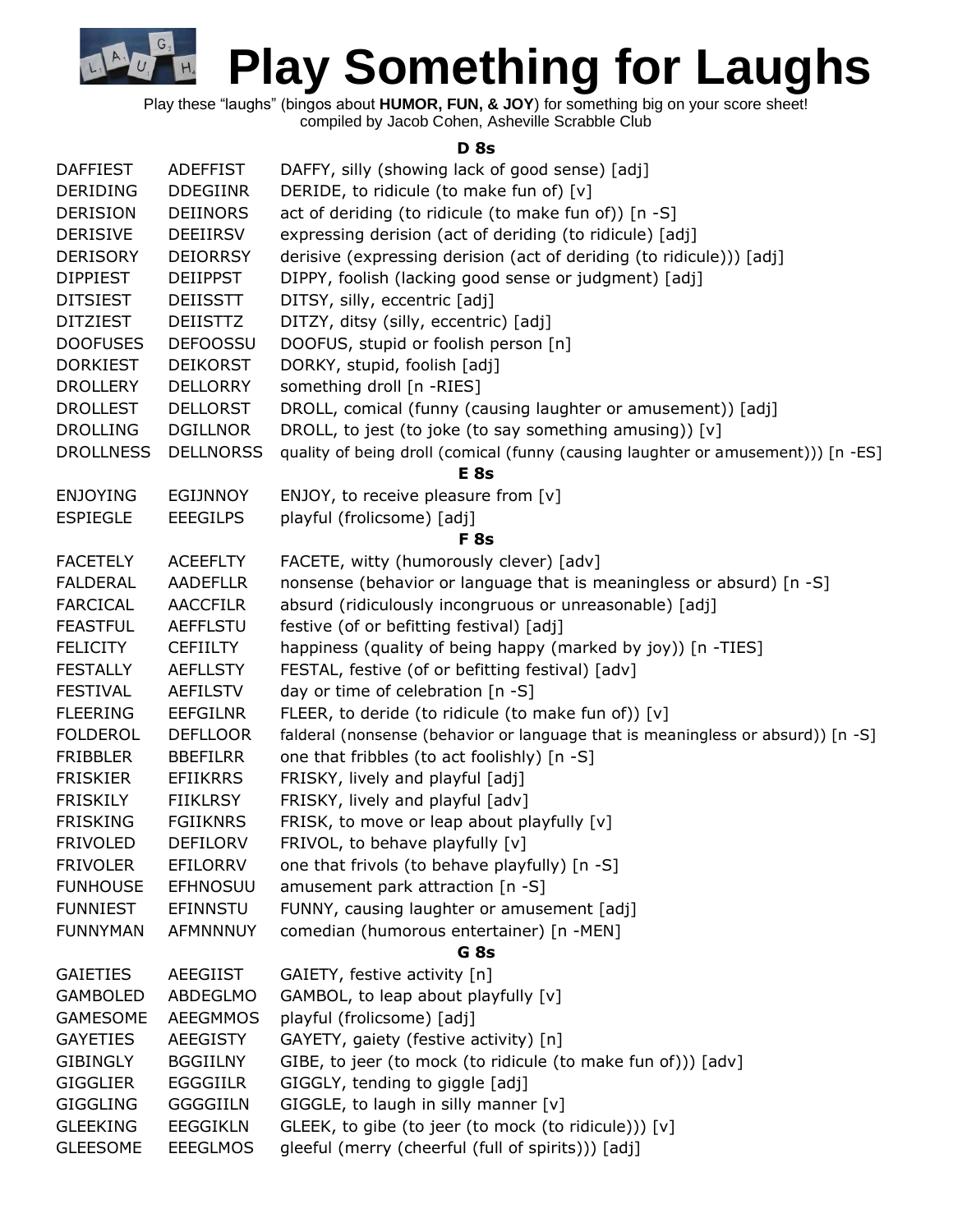Play these "laughs" (bingos about **HUMOR, FUN, & JOY**) for something big on your score sheet! compiled by Jacob Cohen, Asheville Scrabble Club

G

 $H<sub>4</sub>$ 

| <b>GOOFIEST</b> | <b>EFGIOOST</b> | GOOFY, silly (showing lack of good sense) [adj]                                                 |
|-----------------|-----------------|-------------------------------------------------------------------------------------------------|
| <b>GOOFUSES</b> | <b>EFGOOSSU</b> | GOOFUS, foolish or stupid person [n]                                                            |
| <b>GRACIOSO</b> | <b>ACGIOORS</b> | clown in Spanish comedy [n -S]                                                                  |
| <b>GRINCHES</b> | <b>CEGHINRS</b> | GRINCH, one who spoils fun of others [n]                                                        |
| <b>GRINCHES</b> | <b>CEGHINRS</b> | GRINCH, one who spoils fun of others [n]                                                        |
| <b>GRINNING</b> | <b>GGIINNNR</b> | GRIN, to smile broadly [v]                                                                      |
| <b>GUFFAWED</b> | <b>ADEFFGUW</b> | GUFFAW, to laugh loudly [v]                                                                     |
|                 |                 | <b>H</b> 8s                                                                                     |
| <b>HAPPIEST</b> | <b>AEHIPPST</b> | HAPPY, marked by joy [adj]                                                                      |
| HEEHAWED        | ADEEEHHW        | HEEHAW, to guffaw (to laugh loudly) [v]                                                         |
| <b>HIGHLIFE</b> | <b>EFGHHIIL</b> | lifestyle of fashionable society [n -S]                                                         |
| <b>HILARITY</b> | <b>AHIILRTY</b> | noisy merriment [n -TIES]                                                                       |
| <b>HOGMANAY</b> | AAGHMNOY        | Scottish celebration [n -S]                                                                     |
| <b>HOGMENAY</b> | <b>AEGHMNOY</b> | hogmanay (Scottish celebration) [n -S]                                                          |
| <b>HUMORFUL</b> | <b>FHLMORUU</b> | humorous (funny; witty) [adj]                                                                   |
| <b>HUMORING</b> | <b>GHIMNORU</b> | HUMOR, to indulge (to yield to desire of) [v]                                                   |
| <b>HUMORIST</b> | <b>HIMORSTU</b> | humorous writer or entertainer [n -S]                                                           |
| <b>HUMOURED</b> | DEHMORUU        | HUMOUR, to humor (to indulge (to yield to desire of)) [v]                                       |
|                 |                 | I8s                                                                                             |
| <b>INSANITY</b> | <b>AIINNSTY</b> | state of being insane; something utterly foolish [n -TIES]                                      |
| <b>IRONICAL</b> | <b>ACIILNOR</b> | ironic (pertaining to irony (use of words to express opposite of what is literally said)) [adj] |
|                 |                 | J 8s                                                                                            |
| <b>JAMBOREE</b> | ABEEJMOR        | noisy celebration [n -S]                                                                        |
| <b>JANNEYED</b> | <b>ADEEJNNY</b> | JANNEY, to janny (to act as disguised merrymaker at Christmas) [v]                              |
| <b>JANNYING</b> | <b>AGIJNNNY</b> | action of one that jannies [n -S] / JANNY, to act as disguised merrymaker at Christmas [v]      |
| <b>JAPERIES</b> | <b>AEEIJPRS</b> | JAPERY, mockery (act of mocking (to ridicule)) [n]                                              |
| <b>JAPINGLY</b> | AGIJLNPY        | in japing manner [adv]                                                                          |
| <b>JAUNTIER</b> | AEIJNRTU        | JAUNTY, having lively and self-confident manner [adj]                                           |
| <b>JAUNTILY</b> | <b>AIJLNTUY</b> | JAUNTY, having lively and self-confident manner [adv]                                           |
| <b>JIBINGLY</b> | <b>BGIIJLNY</b> | JIBE, to gibe (to jeer (to mock (to ridicule))) [adv]                                           |
| <b>JOCOSELY</b> | <b>CEJLOOSY</b> | JOCOSE, humorous (funny; witty) [adv]                                                           |
| <b>JOCOSEST</b> | <b>CEJOOSST</b> | JOCOSE, humorous (funny; witty) [adj]                                                           |
| <b>JOCOSITY</b> | <b>CIJOOSTY</b> | state of being jocose (humorous (funny; witty)) [n -TIES]                                       |
| <b>JOCUNDER</b> | CDEJNORU        | JOCUND, cheerful (full of spirits) [adj]                                                        |
| <b>JOCUNDLY</b> | <b>CDJLNOUY</b> | JOCUND, cheerful (full of spirits) [adv]                                                        |
| <b>JOKESTER</b> | <b>EEJKORST</b> | practical joker [n -S]                                                                          |
| <b>JOKINESS</b> | <b>EIJKNOSS</b> | state of being jokey (amusing) [n -ES]                                                          |
| <b>JOKINGLY</b> | <b>GIJKLNOY</b> | in joking manner [adv]                                                                          |
| <b>JOLLIEST</b> | <b>EIJLLOST</b> | JOLLY, cheerful (full of spirits) [adj]                                                         |
| <b>JOLLYING</b> | <b>GIJLLNOY</b> | JOLLY, to put in good humor for one's own purposes [v]                                          |
| <b>JOVIALLY</b> | <b>AIJLLOVY</b> | JOVIAL, good-humored [adv]                                                                      |
| <b>JOVIALTY</b> | <b>AIJLOTVY</b> | quality or state of being jovial (good-humored) [n -TIES]                                       |
| <b>JOYFULLY</b> | <b>FJLLOUYY</b> | JOYFUL, happy (marked by joy) [adv]                                                             |
| <b>JOYOUSLY</b> | <b>JLOOSUYY</b> | JOYOUS, joyful (happy (marked by joy)) [adv]                                                    |
| <b>JOYRIDER</b> | <b>DEIJORRY</b> | one that joyrides (to take automobile ride for pleasure) [n -S]                                 |
| <b>JOYSTICK</b> | <b>CIJKOSTY</b> | control stick in airplane [n -S]                                                                |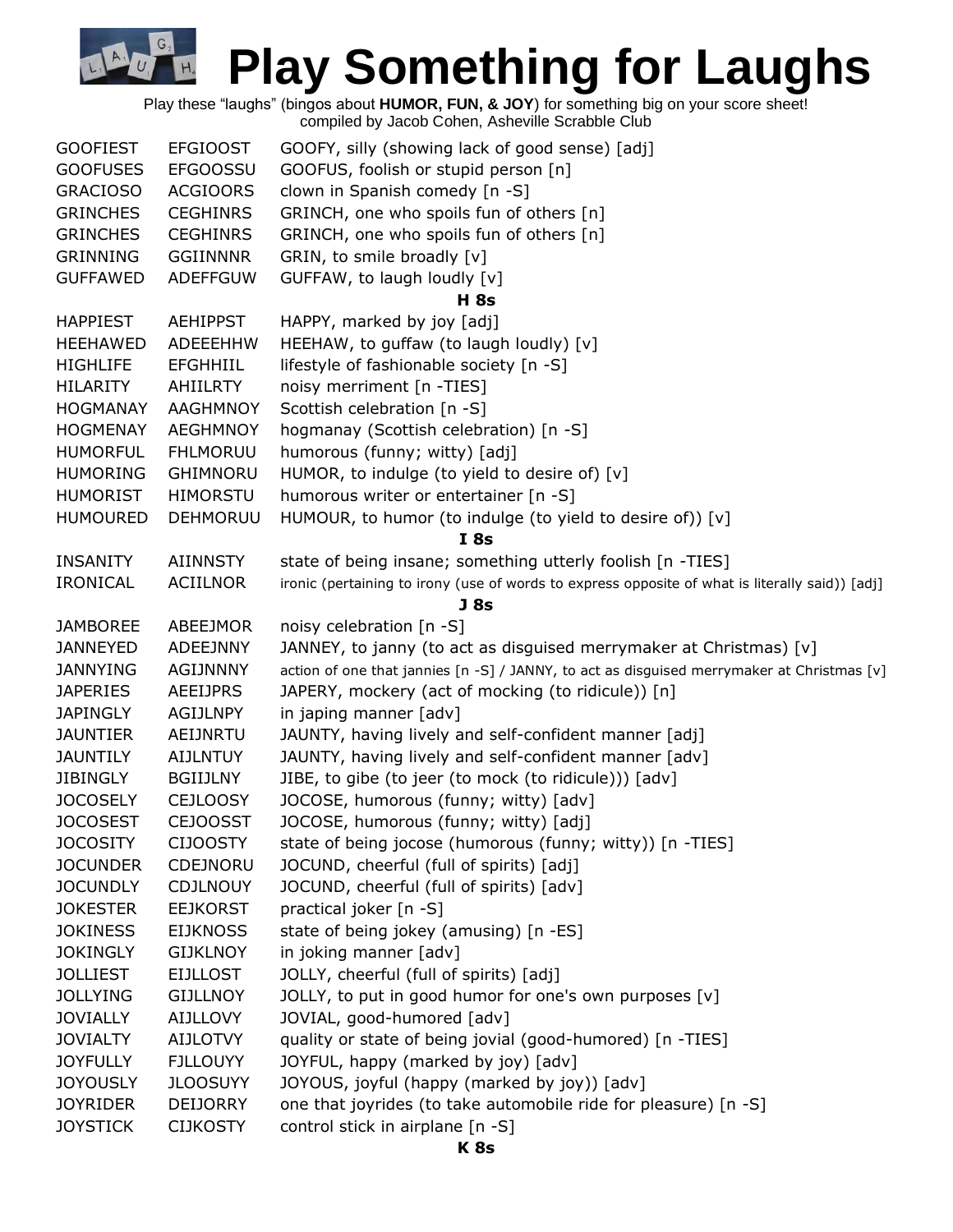|                 |                 | Play these "laughs" (bingos about HUMOR, FUN, & JOY) for something big on your score sheet!<br>compiled by Jacob Cohen, Asheville Scrabble Club |
|-----------------|-----------------|-------------------------------------------------------------------------------------------------------------------------------------------------|
| <b>KERMESSE</b> | <b>EEEKMRSS</b> | kermis (festival (day or time of celebration)) [n -ES]                                                                                          |
| <b>KERMISES</b> | <b>EEIKMRSS</b> | KERMIS, festival (day or time of celebration) [n]                                                                                               |
| <b>KOOKIEST</b> | <b>EIKKOOST</b> | KOOKIE, kooky (eccentric) [adj] / KOOKY [adj]                                                                                                   |
| <b>KVELLING</b> | <b>EGIKLLNV</b> | KVELL, to exclaim joyfully [v]                                                                                                                  |
|                 |                 | L <sub>8s</sub>                                                                                                                                 |
| LARKIEST        | <b>AEIKLRST</b> | LARKY, playful (frolicsome) [adj]                                                                                                               |
| LARKSOME        | <b>AEKLMORS</b> | playful (frolicsome) [adj]                                                                                                                      |
| LAUGHING        | AGGHILNU        | laughter [n -S] / LAUGH, to express emotion, typically mirth, by series of inarticulate sounds [v]                                              |
| <b>LAUGHTER</b> | <b>AEGHLRTU</b> | act or sound of one that laughs [n -S]                                                                                                          |
| <b>LEVITIES</b> | <b>EEIILSTV</b> | LEVITY, conduct characterized by lack of seriousness [n]                                                                                        |
| <b>LEWDNESS</b> | <b>DEELNSSW</b> | state of being lewd (obscene (indecent (not decent))) [n -ES]                                                                                   |
| <b>LIMERICK</b> | <b>CEIIKLMR</b> | humorous verse [n -S]                                                                                                                           |
| <b>LOONIEST</b> | <b>EILNOOST</b> | LOONEY, loony (crazy (insane (mentally unsound))) [adj] / LOONY [adj]                                                                           |
| <b>LOVEFEST</b> | <b>EEFLOSTV</b> | gathering to promote good feeling [n -S]                                                                                                        |
| <b>LUNACIES</b> | <b>ACEILNSU</b> | LUNACY, insanity (state of being insane; something utterly foolish) [n]                                                                         |
|                 |                 | <b>M</b> 8s                                                                                                                                     |
| <b>MALAPROP</b> | <b>AALMOPPR</b> | humorous misuse of word [n -S]                                                                                                                  |
| <b>MERRIEST</b> | <b>EEIMRRST</b> | MERRY, cheerful (full of spirits) [adj]                                                                                                         |
| MIMICKED        | CDEIIKMM        | MIMIC, to imitate closely [v]                                                                                                                   |
| <b>MIMICKER</b> | <b>CEIIKMMR</b> | one that mimics (to imitate closely) [n -S]                                                                                                     |
| <b>MINDLESS</b> | <b>DEILMNSS</b> | lacking intelligence [adj]                                                                                                                      |
| <b>MIRTHFUL</b> | <b>FHILMRTU</b> | MIRTH, spirited gaiety [adj]                                                                                                                    |
| <b>MISHUGAS</b> | AGHIMSSU        | crazy or foolish behavior [n -ES]                                                                                                               |
| <b>MOCKABLE</b> | <b>ABCEKLMO</b> | MOCK, to ridicule (to make fun of) [adj]                                                                                                        |
| <b>MONKEYED</b> | <b>DEEKMNOY</b> | MONKEY, to mimic (to imitate closely) [v]                                                                                                       |
| <b>MOONCALF</b> | <b>ACFLMNOO</b> | foolish person [n -LVES]                                                                                                                        |
|                 |                 | <b>N</b> 8s                                                                                                                                     |
| <b>NINNYISH</b> | <b>HIINNNSY</b> | NINNY, fool [adj]                                                                                                                               |
| <b>NUTTIEST</b> | EINSTTTU        | NUTTY, silly; crazy [adj]                                                                                                                       |
|                 |                 | 0 8s                                                                                                                                            |
| <b>OMADHAUN</b> | AADHMNOU        | foolish person [n -S]                                                                                                                           |
| <b>OUTCAPER</b> | <b>ACEOPRTU</b> | to surpass in capering [v -ED, -ING, -S]                                                                                                        |
| <b>OUTHUMOR</b> | <b>HMOORTUU</b> | to surpass in humoring [v -ED, -ING, -S]                                                                                                        |
| <b>OUTLAUGH</b> | <b>AGHLOTUU</b> | to surpass in laughing [v -ED, -ING, -S]                                                                                                        |
| <b>OUTSMILE</b> | <b>EILMOSTU</b> | to surpass in smiling [v -D, -S, -LING]                                                                                                         |
| <b>OUTSTUNT</b> | <b>NOSTTTUU</b> | to surpass in stunting [v -ED, -ING, -S]                                                                                                        |
|                 |                 | <b>P</b> 8s                                                                                                                                     |
| PARODIED        | <b>ADDEIOPR</b> | PARODY, to imitate serious literary work for comic effect [v]                                                                                   |
| <b>PARODIES</b> | <b>ADEIOPRS</b> | PARODY, to imitate serious literary work for comic effect [v]                                                                                   |
| <b>PARODIST</b> | <b>ADIOPRST</b> | one who parodies [n -S]                                                                                                                         |
| <b>PARROTED</b> | <b>ADEOPRRT</b> | PARROT, to repeat or imitate without thought or understanding [v]                                                                               |
| <b>PARTIEST</b> | AEIPRSTT        | PARTY, boisterous [adj]                                                                                                                         |
| <b>PARTYING</b> | <b>AGINPRTY</b> | participation in party [n -S] / PARTY, to attend social gathering [v]                                                                           |
| PIXIEISH        | <b>EHIIIPSX</b> | PIXIE, pixy (playfully mischievous fairy or elf) [adj]                                                                                          |
| <b>PIXINESS</b> | <b>EIINPSSX</b> | state of being playfully mischievous [n -ES]                                                                                                    |
| PLAYABLE        | AABELLPY        | PLAY, to engage in amusement or sport [adj]                                                                                                     |
| PLAYTIME        | <b>AEILMPTY</b> | time for play or amusement [n -S]                                                                                                               |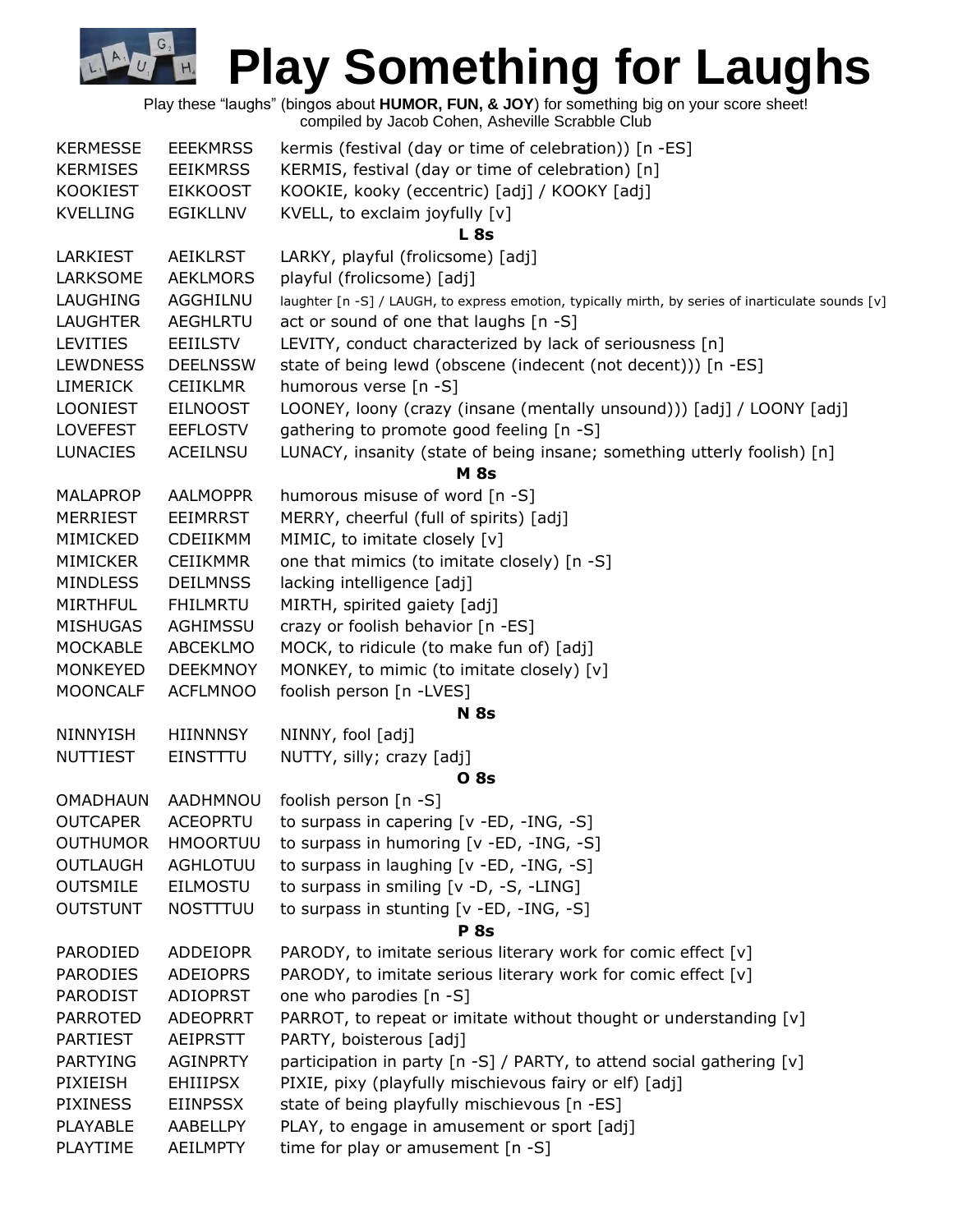Play these "laughs" (bingos about **HUMOR, FUN, & JOY**) for something big on your score sheet! compiled by Jacob Cohen, Asheville Scrabble Club

G.

 $H<sub>4</sub>$ 

| <b>PLEASING</b> | <b>AEGILNPS</b> | PLEASE, to give enjoyment or satisfaction to $[v]$                                                       |
|-----------------|-----------------|----------------------------------------------------------------------------------------------------------|
| <b>PLEASURE</b> | <b>AEELPRSU</b> | to please (to give enjoyment or satisfaction to) [v -D, -RING, -S]                                       |
| <b>POUTIEST</b> | <b>EIOPSTTU</b> | POUTY, tending to pout (to protrude lips in ill humor) [adj]                                             |
| PREMIERE        | <b>EEEIMPRR</b> | to present publicly for first time [v -D, -RING, -S]                                                     |
| <b>PUPPETRY</b> | <b>EPPPRTUY</b> | art of making or manipulating puppets [n -RIES]                                                          |
|                 |                 | Q 8s                                                                                                     |
| QUIPPIER        | EIIPPQRU        | QUIPPY, witty (humorously clever) [adj]                                                                  |
| QUIPPISH        | <b>HIIPPQSU</b> | witty (humorously clever) [adj]                                                                          |
|                 |                 | <b>R</b> 8s                                                                                              |
| <b>RAILLERY</b> | AEILLRRY        | good-natured teasing [n -RIES]                                                                           |
| <b>REHEARSE</b> | <b>AEEEHRRS</b> | to practice in preparation for public appearance [v -D, -SING, -S]                                       |
| <b>REJOICER</b> | <b>CEEIJORR</b> | one that rejoices (to feel joyful) [n -S]                                                                |
| <b>RELISHED</b> | <b>DEEHILRS</b> | RELISH, to enjoy (to receive pleasure from) [v]                                                          |
| <b>RELISHES</b> | <b>EEHILRSS</b> | RELISH, to enjoy (to receive pleasure from) [v]                                                          |
| RIBALDER        | ABDEILRR        | RIBALD, characterized by crude language [adj]                                                            |
| RIBALDLY        | ABDILLRY        | crudely (unrefined (not refined)) [adv]                                                                  |
| RIBALDRY        | ABDILRRY        | crude language [n -RIES]                                                                                 |
| <b>RIDICULE</b> | CDEIILRU        | to make fun of [v -D, LING, -S]                                                                          |
| <b>RIMESTER</b> | <b>EEIMRRST</b> | rimer (one that rimes (to rhyme)) [n -S]                                                                 |
| <b>RISIBLES</b> | <b>BEIILRSS</b> | sense of ridiculous [n RISIBLES]                                                                         |
| <b>ROADSHOW</b> | <b>ADHOORSW</b> | theatrical show on tour [n -S]                                                                           |
| <b>ROLLICKY</b> | <b>CIKLLORY</b> | given to rollicking (to play and run about merrily) [adj]                                                |
|                 |                 | S <sub>8s</sub>                                                                                          |
| <b>SAPPIEST</b> | <b>AEIPPSST</b> | SAPPY, silly (showing lack of good sense) [adj]                                                          |
| SARDONIC        | <b>ACDINORS</b> | mocking [adj]                                                                                            |
| <b>SATIRISE</b> | AEIIRSST        | to satirize (to subject to satire (use of derisive wit to attack folly or wickedness)) [v -D, -SING, -S] |
| <b>SATIRIST</b> | <b>AIIRSSTT</b> | one who satirizes (to subject to satire (use of derisive wit to attack folly or wickedness [n -S]        |
| SATIRIZE        | AEIIRSTZ        | to subject to satire (use of derisive wit to attack folly or wickedness) [v -D, -ZING, -S]               |
| <b>SCHMUCKY</b> | <b>CCHKMSUY</b> | foolish, contemptible [adj -KIER, -KEIST]                                                                |
| <b>SHINDIES</b> | <b>DEHIINSS</b> | SHINDY, shindig (elaborate dance or party) [n]                                                           |
| <b>SHIVAREE</b> | <b>AEEHIRSV</b> | to chivaree (to perform mock serenade) [v -D, -ING, -S]                                                  |
| <b>SHOWTIME</b> | <b>EHIMOSTW</b> | time at which entertainment is to start [n -S]                                                           |
| <b>SILLIEST</b> | <b>EIILLSST</b> | SILLY, showing lack of good sense [adj]                                                                  |
| <b>SIMPERED</b> | <b>DEEIMPRS</b> | SIMPER, to smile in silly manner [v]                                                                     |
| <b>SIMPERER</b> | <b>EEIMPRRS</b> | one that simpers (to smile in silly manner) [n -S]                                                       |
| <b>SMERKING</b> | <b>EGIKMNRS</b> | SMERK, to smirk (to smile in affected or smug manner) [v]                                                |
| SMILIEST        | <b>EIILMSST</b> | SMILEY, displaying smile [adj]                                                                           |
| SMIRKING        | <b>GIIKMNRS</b> | SMIRK, to smile in affected or smug manner [v]                                                           |
| <b>SOFTHEAD</b> | <b>ADEFHOST</b> | foolish person [n -S]                                                                                    |
| SONGFEST        | <b>EFGNOSST</b> | informal gathering for group singing [n -S]                                                              |
| <b>SPINNIER</b> | <b>EIINNPRS</b> | SPINNY, crazy, foolish [adj]                                                                             |
| <b>SPOOFERY</b> | <b>EFOOPRSY</b> | good-natured ridicule [n -RIES]                                                                          |
| <b>SPOOFING</b> | <b>FGINOOPS</b> | SPOOF, to ridicule in fun [v]                                                                            |
| <b>SPORTFUL</b> | <b>FLOPRSTU</b> | sportive (playful (frolicsome)) [adj]                                                                    |
| <b>SPORTIVE</b> | <b>EIOPRSTV</b> | playful (frolicsome) [adj]                                                                               |
| SQUIBBED        | <b>BBDEIQSU</b> | SQUIB, to lampoon (to ridicule in satirical composition) [v]                                             |
| <b>STAGETTE</b> | AEEGSTTT        | all-female party for woman about to be married [n -S]                                                    |